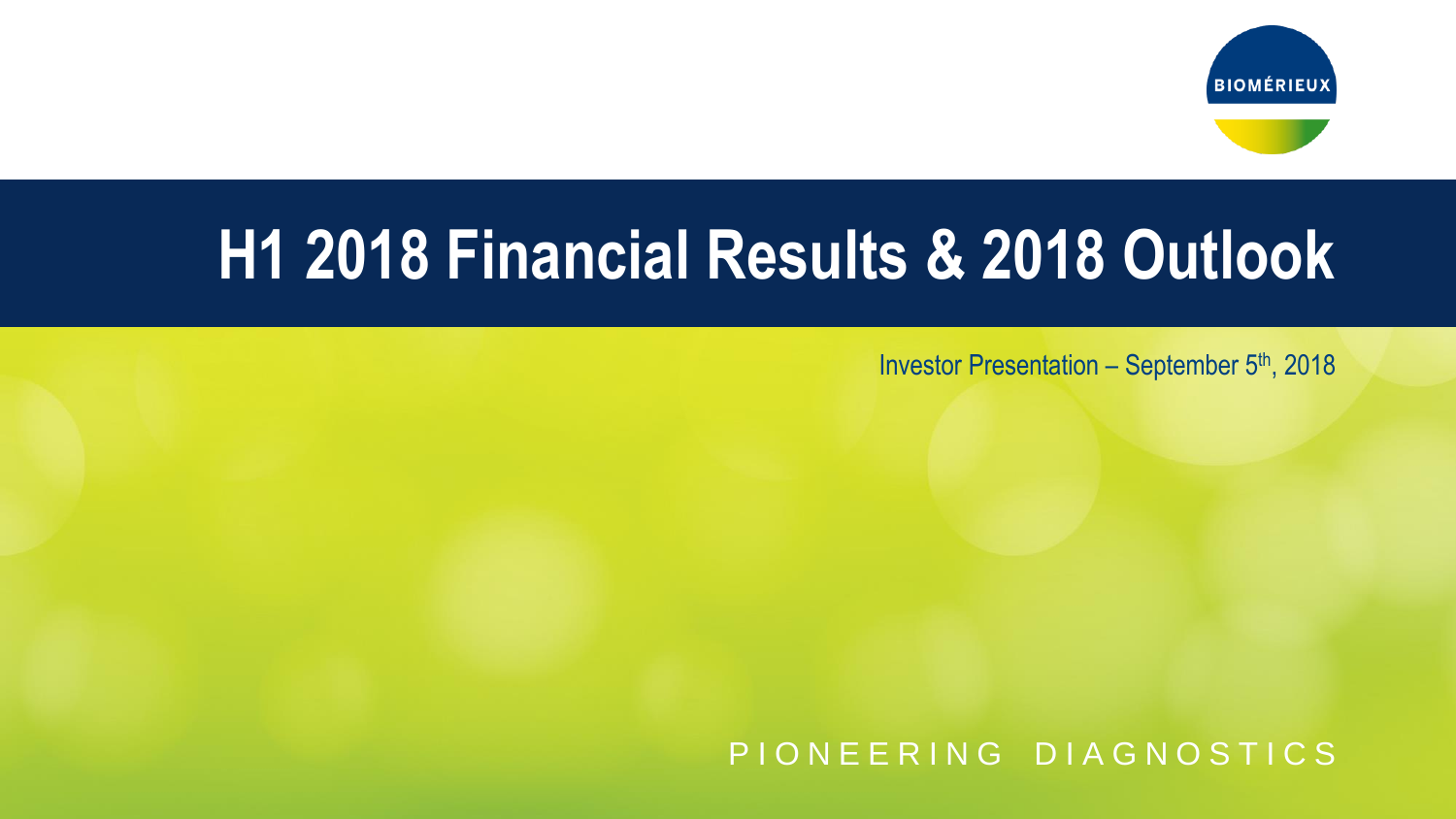#### **Disclaimer**



- This presentation contains information, assumptions and estimates that were used by the Company to determine its objectives on a reasonable basis. They are subject to change or modification due to economic, financial and competitive uncertainties in markets addressed by bioMérieux. Further information regarding these assumptions, risks and estimates are described in the documents registered with the *Autorité des Marchés Financiers*.
- The forward-looking statements contained in this presentation apply only up to the date of the presentation. Accordingly, the Company cannot give any assurance as to whether it will achieve the objectives described in this presentation, and makes no commitment or undertaking to update or otherwise revise such information.
- This document does not constitute an offer to sell or an invitation or solicitation of an offer to subscribe for or purchase any securities, and this shall not form the basis for or be used for any such offer or invitation or other contract or engagement in any jurisdiction.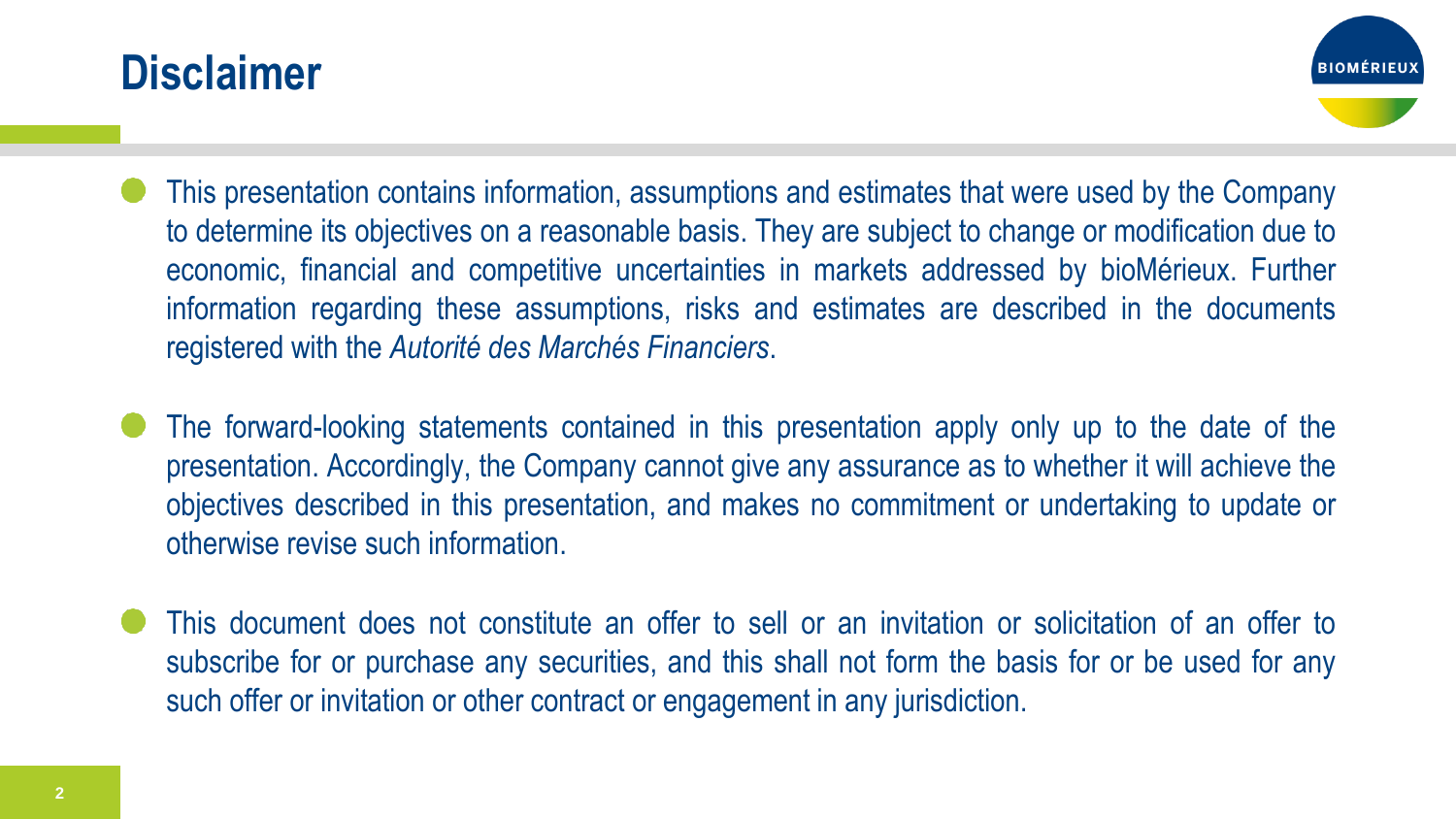





#### OVERVIEW OF BIOMERIEUX

#### **H1 2018 BUSINESS REVIEW >**

H1 2018 FINANCIAL RESULTS

#### 2018 OUTLOOK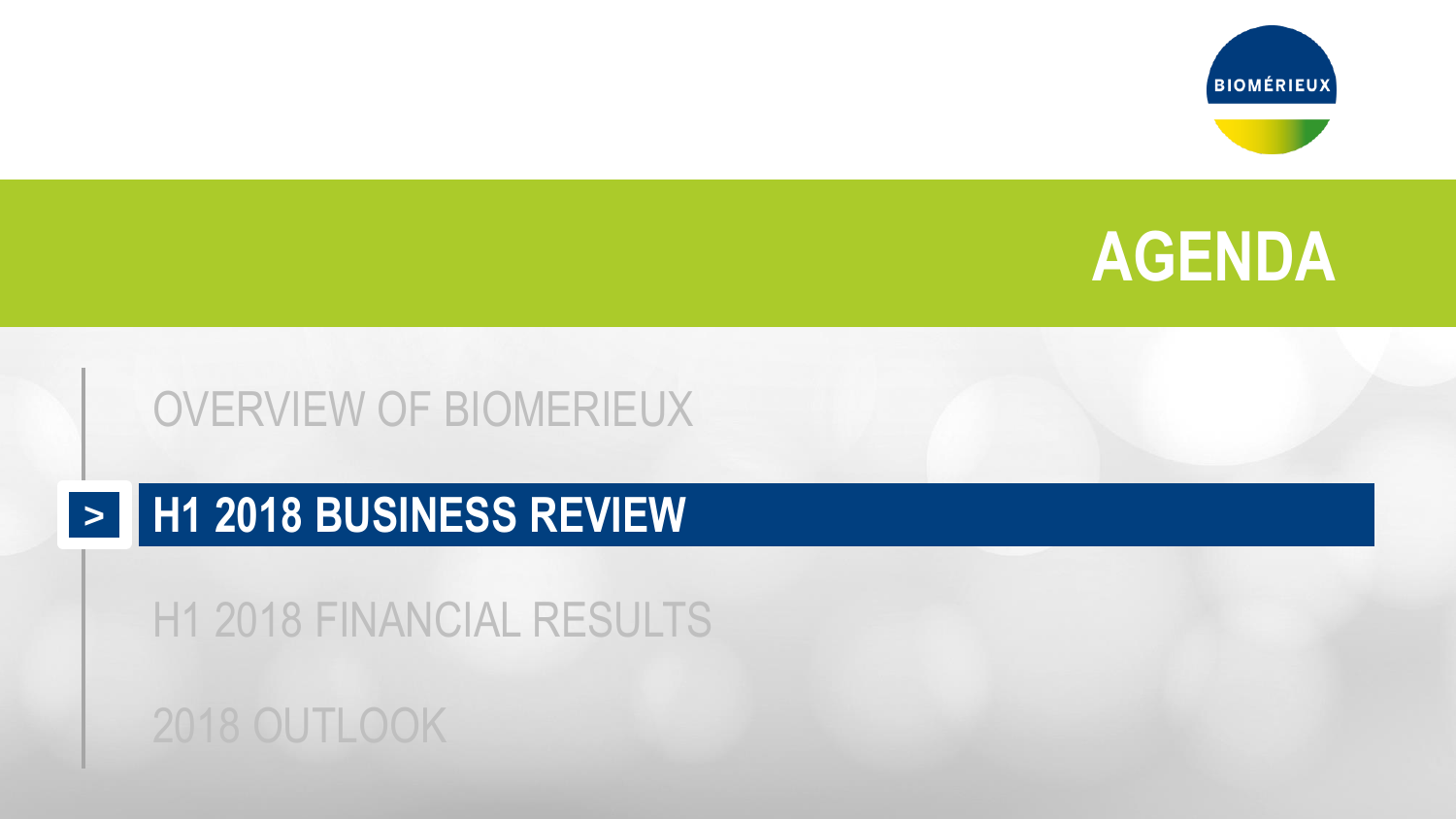### **H1 2018 KEY TAKEAWAY MESSAGES**





**> SALES > CONTRIBUTIVE OPERATING INCOME**

**€1,169m +10.4%** 

at constant exchange rate and scope of consolidation

**€185m 15.8%** 

of sales vs. 15.2% in H1 2017 **Key growth drivers**



Molecular biology



Industrial applications



AsPac region



- **Requisition of Astute Medical**
- Minority stake in **Hybiome** (China)

- Sales up **40%** at **€230m**
- Installed base of **7,000 units**
- FDA filing of **Pneumonia Panel**



- 
- Sales organic growth of **about 9.5%**
- **T** Contributive operating income **between €340m and €350m**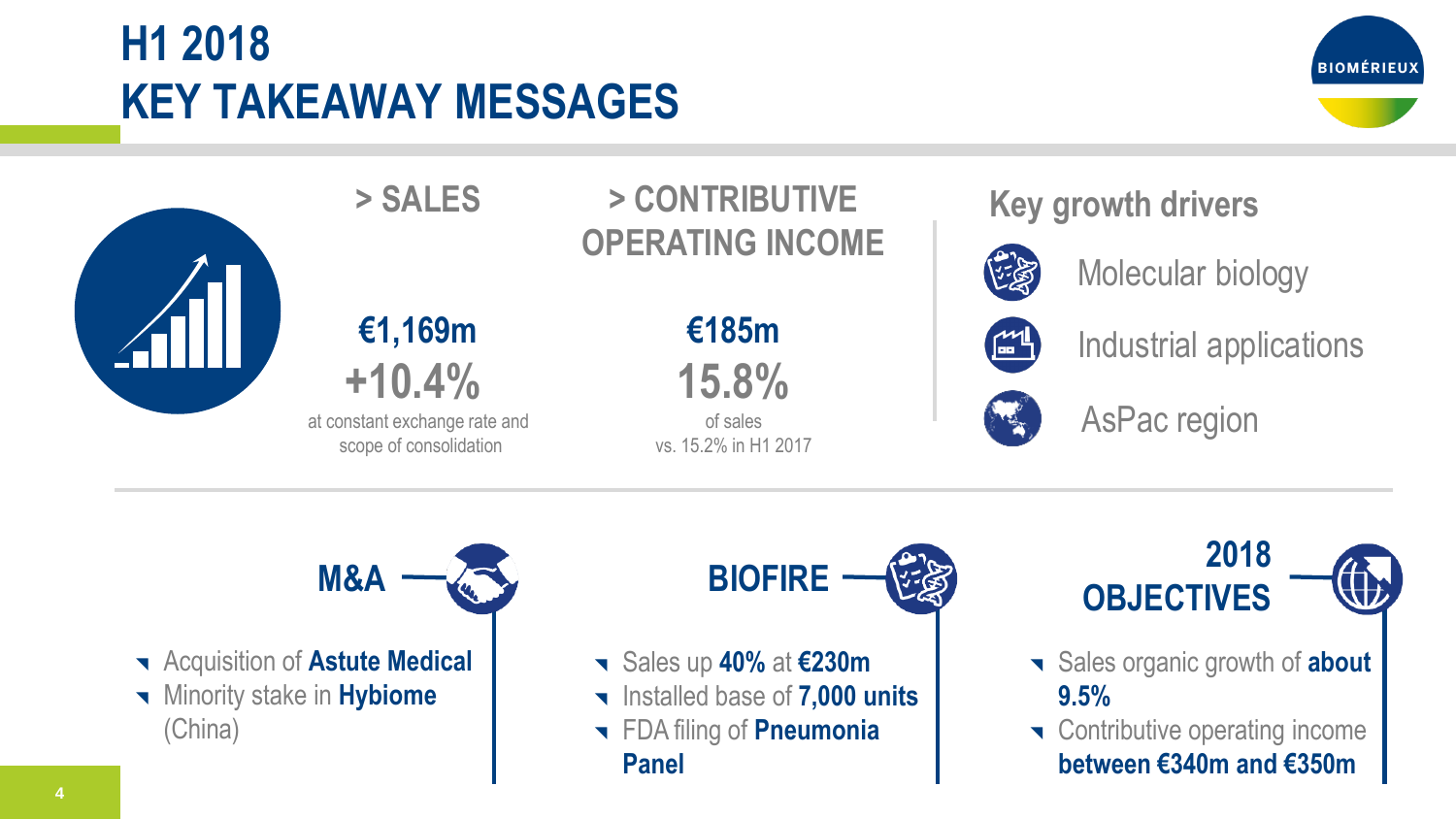#### **H1 2018 sales by geography: strong sales dynamic at 10.4% organic growth**



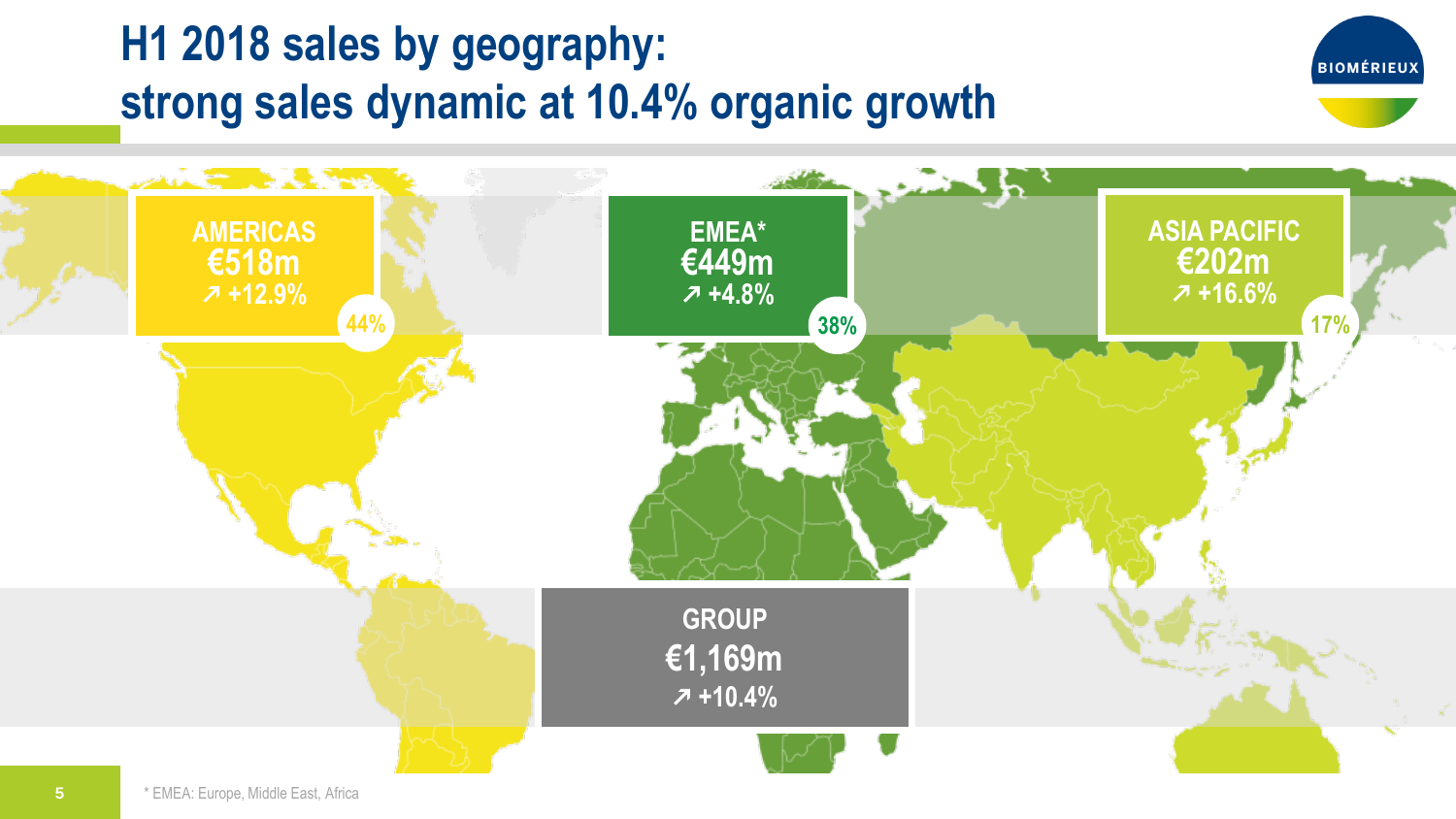## **H1 2018 sales by application: growth supported by all product lines**



**BIOMÉRIEUX**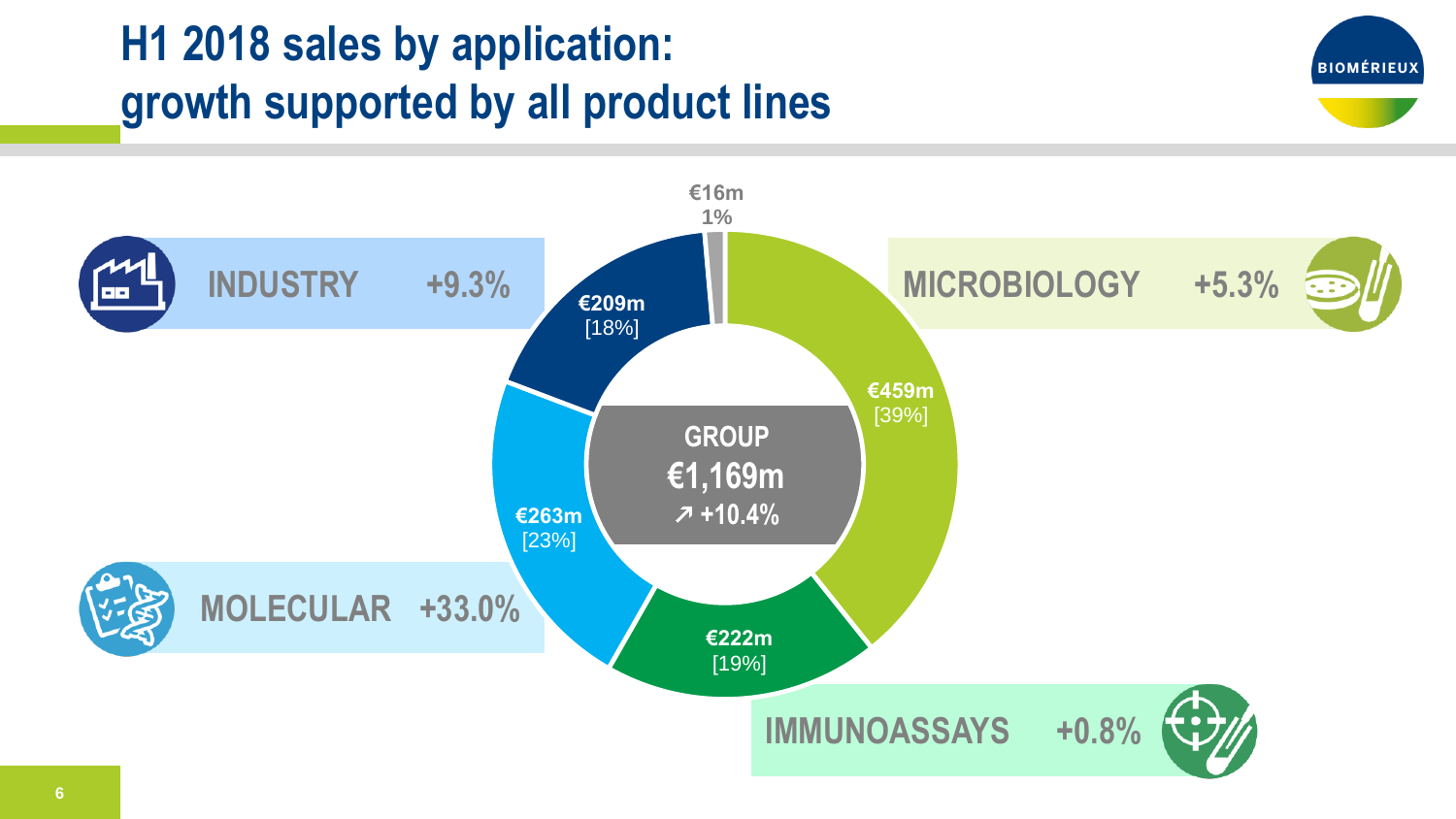## **BIOFIRE FILMARRAY® leading the way in syndromic testing of infectious diseases**



Grow the installed base and its consumption

#### Enlarge the FILMARRAY® menu

#### Improve the FILMARRAY® instruments

#### Grow international markets

- Customers **2,200**
- Installed base **7,000 units**
- Sales **€230m** (+40%)
- **7 available panels** (4 respiratory, 1 meningitis, 1 GI, 1 BCID)
- FDA filing of **Pneumonia panel** in April 2018
- Work in progress to reduce time to result
- **15%** of H1 2018 revenues from international sales
- **> 1/3rd** of H1 2018 installations outside of the US
- Launch in **Japan**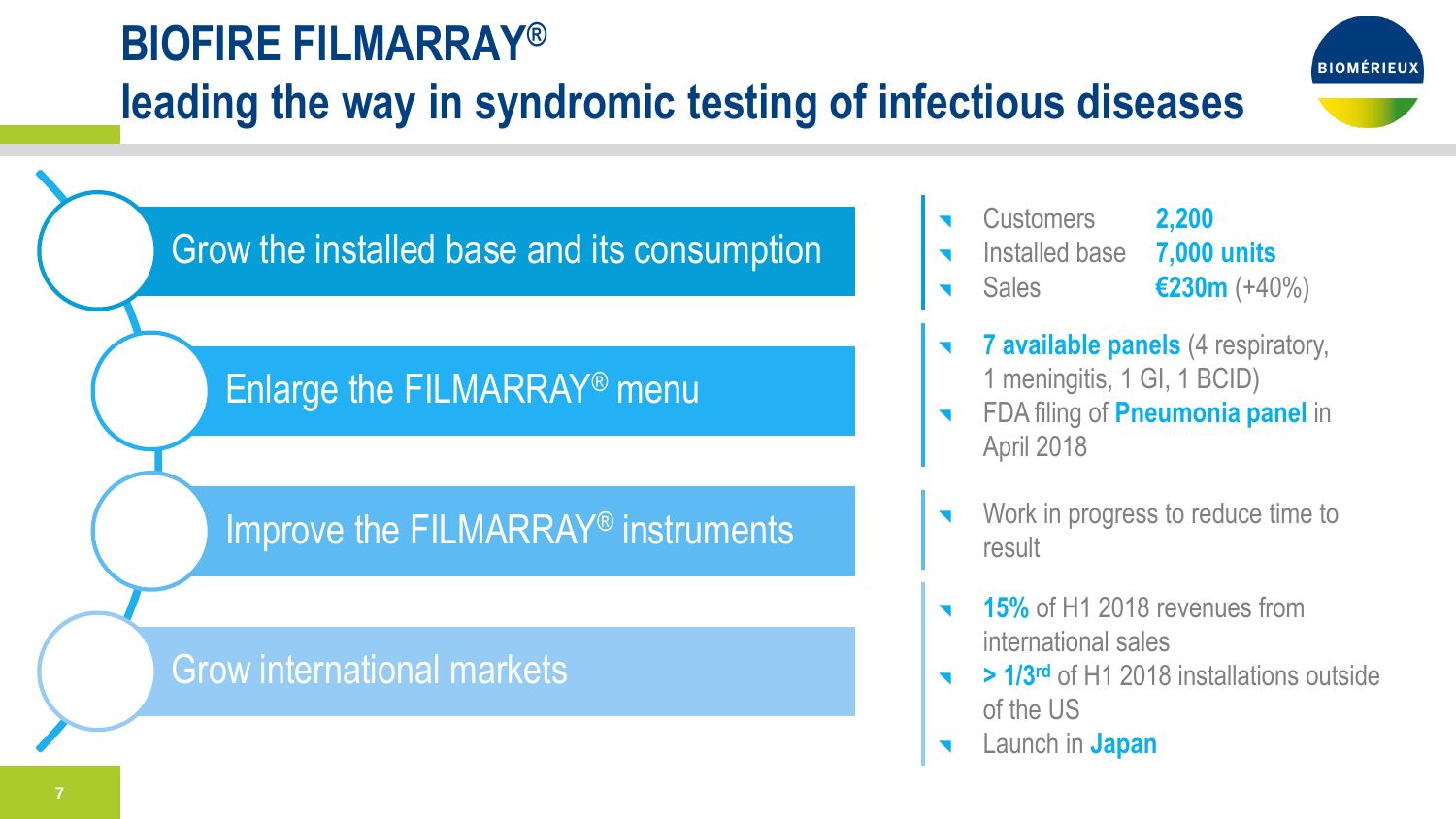#### **Immunoassays: towards an broaden portfolio of high medical value markers**



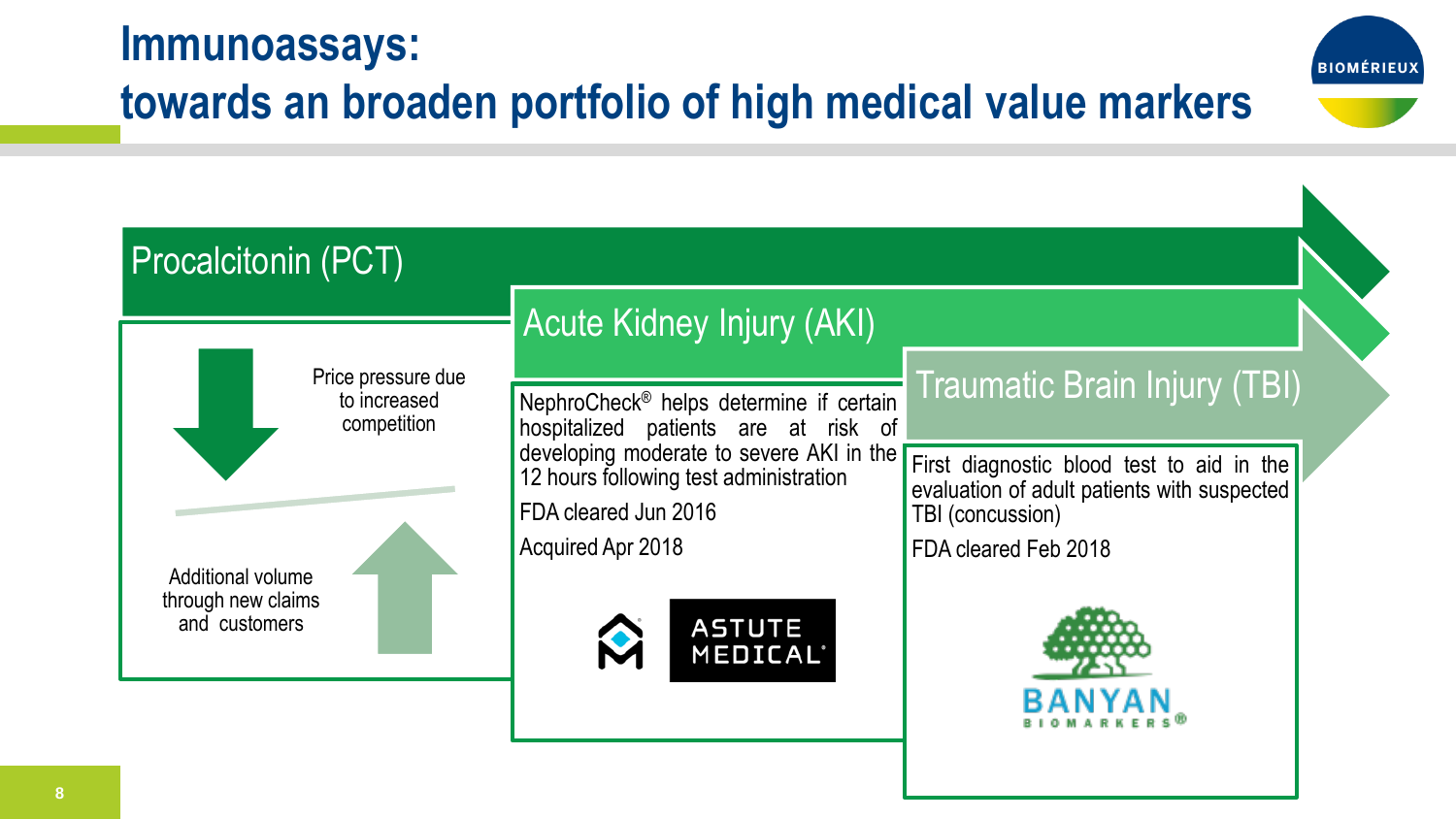## **INDUSTRY APPLICATIONS reinforcing leadership with 9% growth in H1 2018**

**BIOMÉRIEU** 

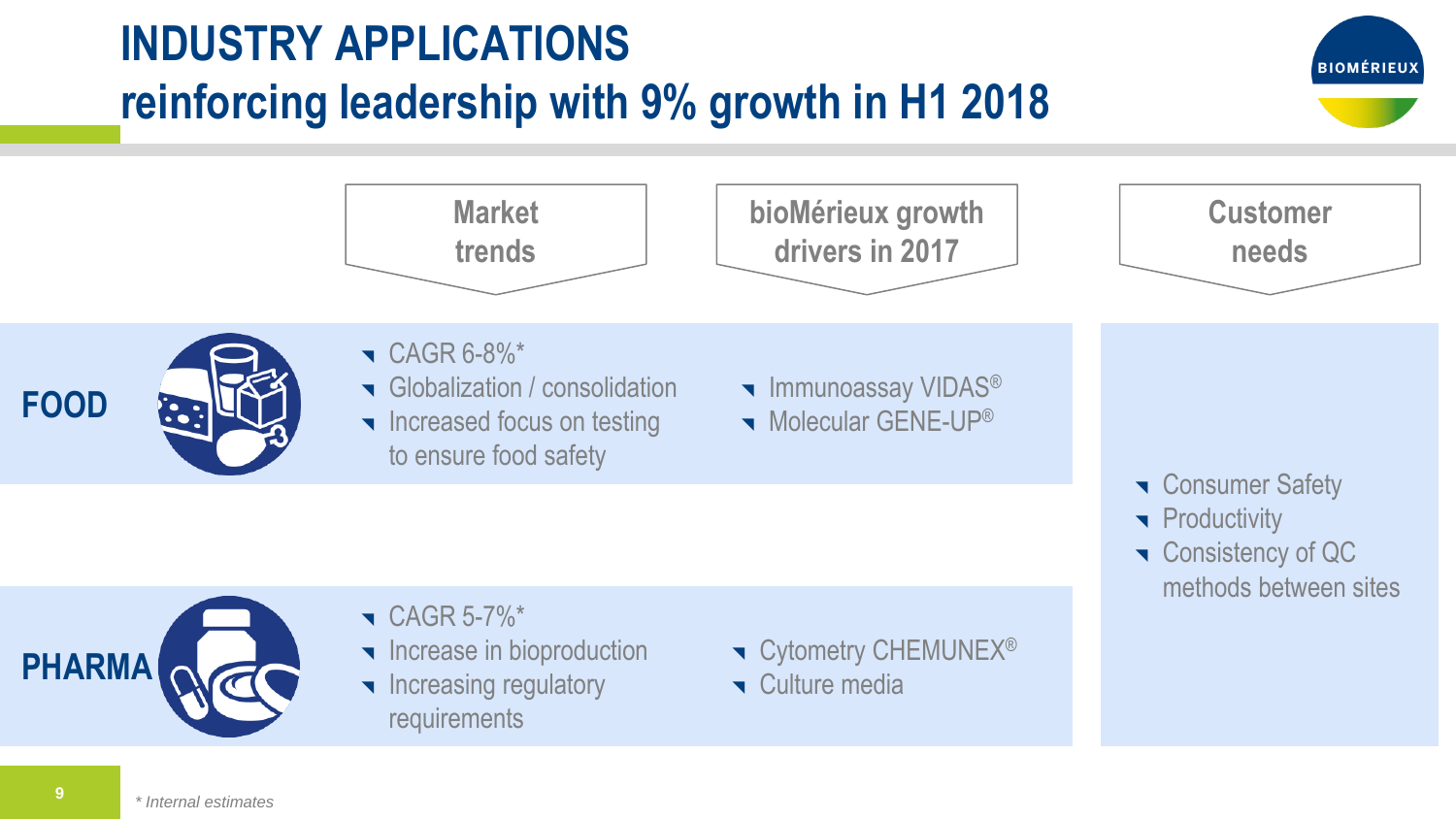





#### OVERVIEW OF BIOMERIEUX

H1 2018 BUSINESS REVIEW

#### **H1 2018 FINANCIAL RESULTS >**

#### 2018 OUTLOOK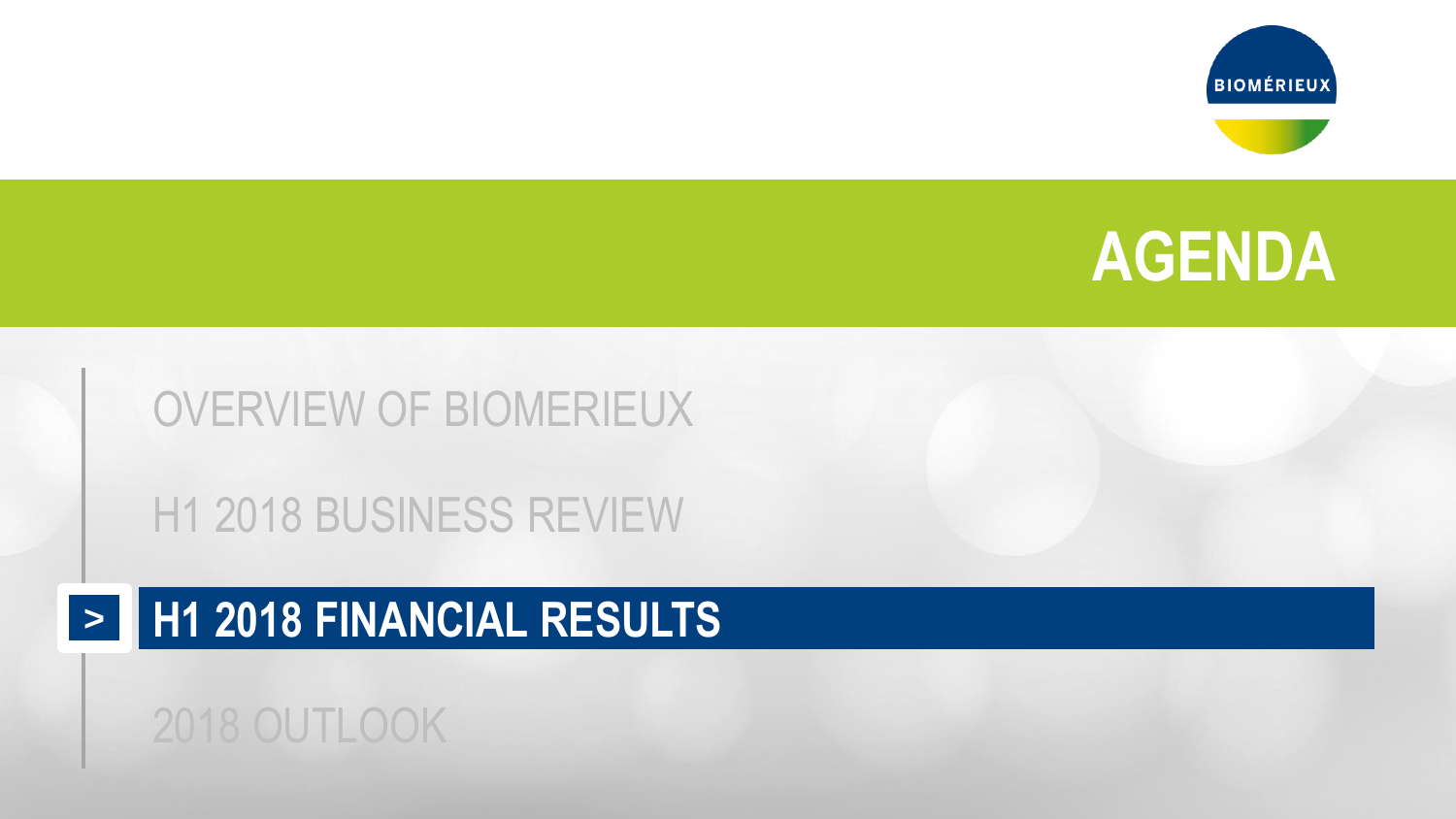#### **Net sales as of June 30, 2018**





*\* CNY, INR, JPY, KRW, SGD, HKD, TWD, THB \*\* ARS, BRL, CLP, COP, MXN*

**11**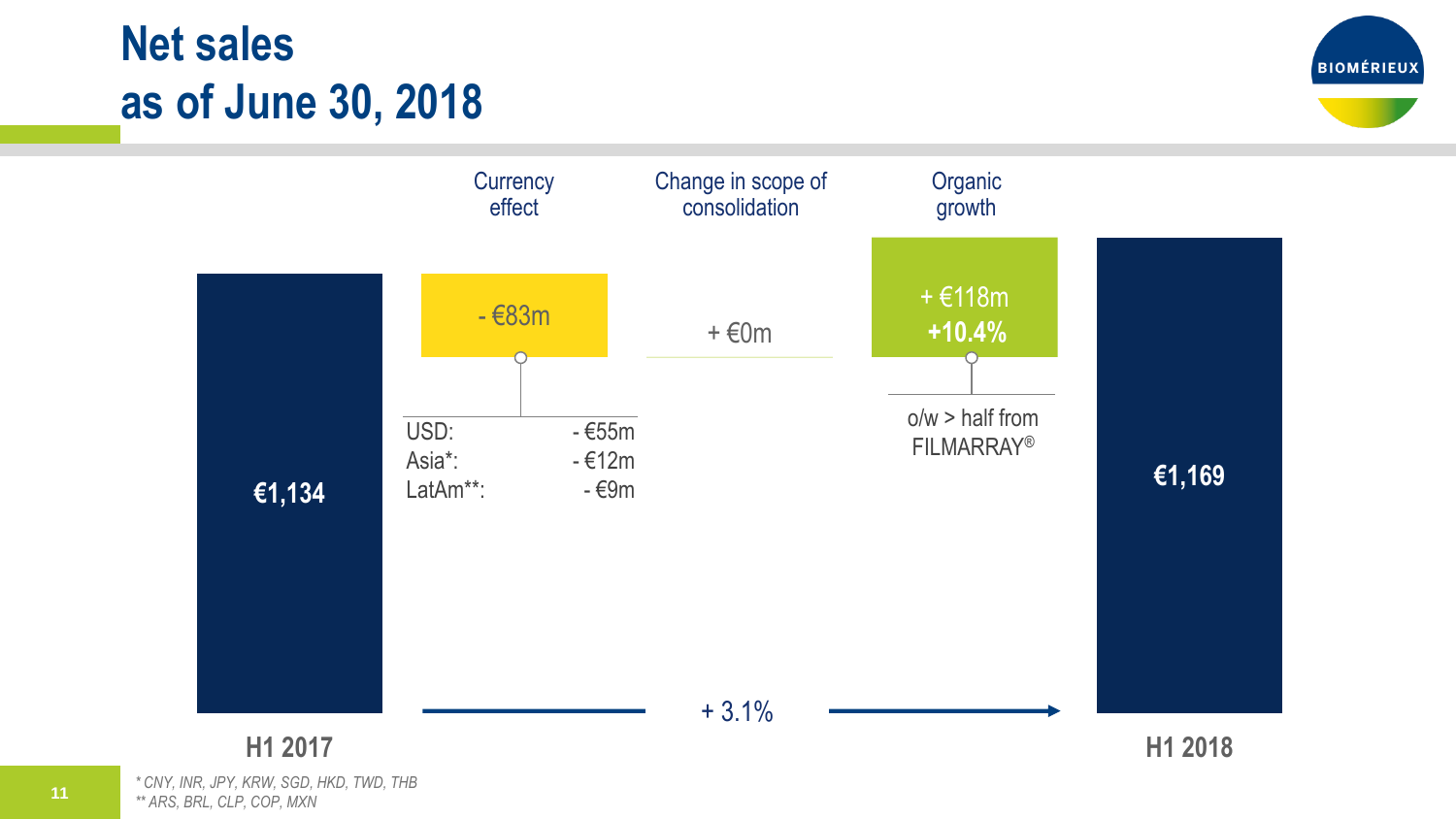## **Consolidated P&L: sales to contributive operating income as of June 30, 2018**



| In $\epsilon$ m                   | H1<br>2018 | As a %<br>of sales | H1<br>2017 | As a %<br>of sales | % change<br>as reported | % change<br>like-for-like |
|-----------------------------------|------------|--------------------|------------|--------------------|-------------------------|---------------------------|
| Net sales                         | 1,169      | 100%               | 1,134      | 100%               | $+3.1%$                 | $+10.4%$                  |
| Cost of sales                     | $-535$     | $-45.7%$           | $-529$     | $-46.7%$           | $+1.1%$                 | $+5.7%$                   |
| <b>Gross profit</b>               | 634        | 54.3%              | 605        | 53.3%              | $+4.8%$                 | $+14.5%$                  |
| SG&A                              | $-306$     | $-26.1%$           | $-299$     | $-26.4%$           | $+2.1%$                 | $+7.7%$                   |
| R&D                               | $-156$     | $-13.4%$           | $-149$     | $-13.1%$           | $+5.2%$                 | $+9.7%$                   |
| Contributive operating income (1) | 185        | 15.8%              | 172        | 15.2%              | $+7.1%$                 | $+27.8%$                  |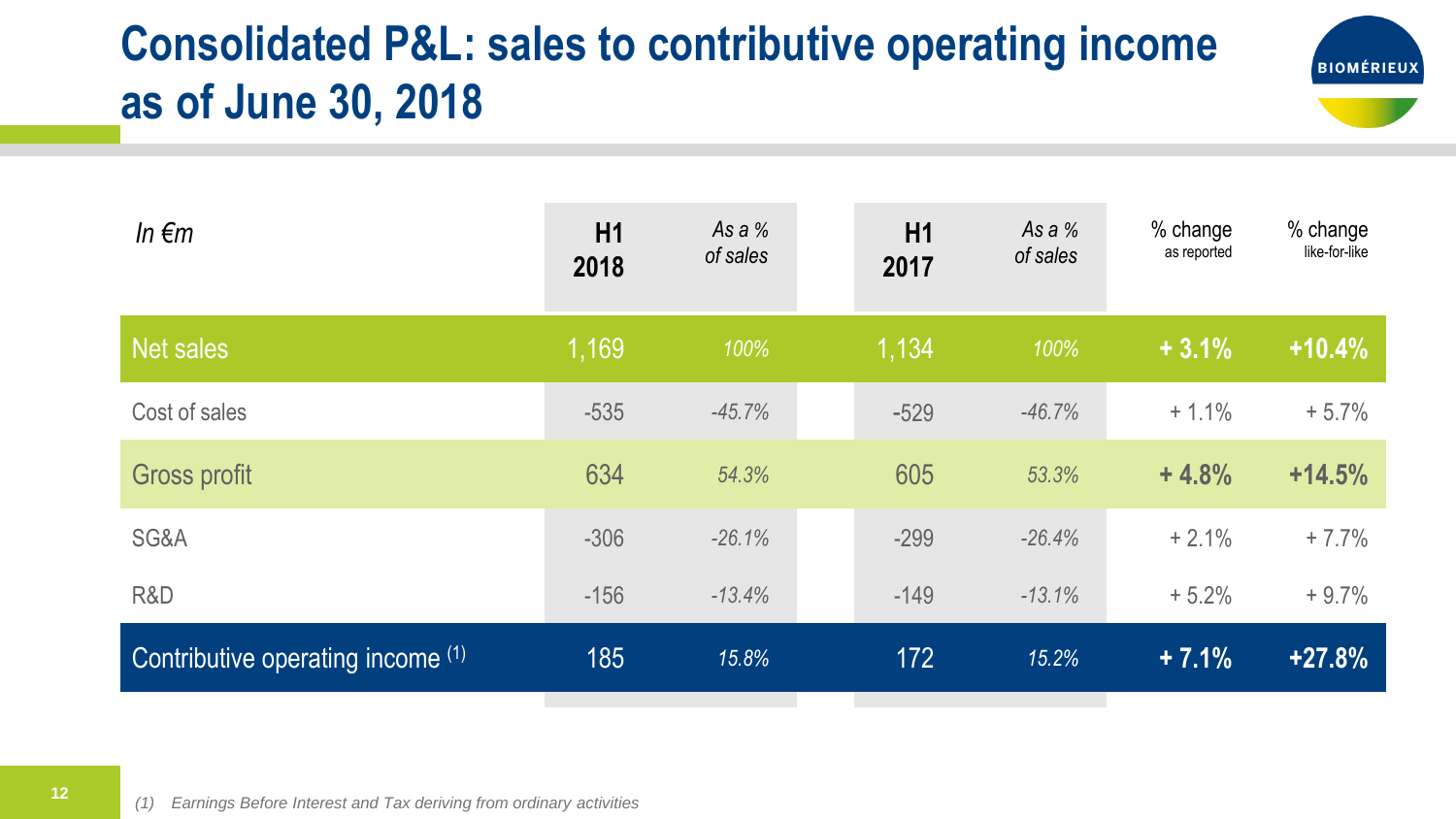## **Consolidated P&L: contributive operating income to EPS as of June 30, 2018**



| In $\epsilon$ m                   | H1<br>2018 | As a $%$<br>of sales | H1<br>2017 | As a %<br>of sales | % change<br>as reported |
|-----------------------------------|------------|----------------------|------------|--------------------|-------------------------|
| Contributive operating income     | 185        | 15.8%                | 172        | 15.2%              | $+7.1%$                 |
| BioFire acquisition related costs | - 9        |                      | - 9        |                    |                         |
| <b>Operating income</b>           | 176        | 15.1%                | 163        | 14.4%              | $+8.2%$                 |
| Net financial expense             | $-10$      |                      | $-13$      |                    |                         |
| Income tax (effective tax rate)   | $-32$      | $(19.1\%)$           | $-48$      | (32.2%)            |                         |
| Net income                        | 134        | 11.5%                | 101        | 8.9%               | $+32.9%$                |
| <b>EPS</b>                        | € 1.14     |                      | € $0.86$   |                    |                         |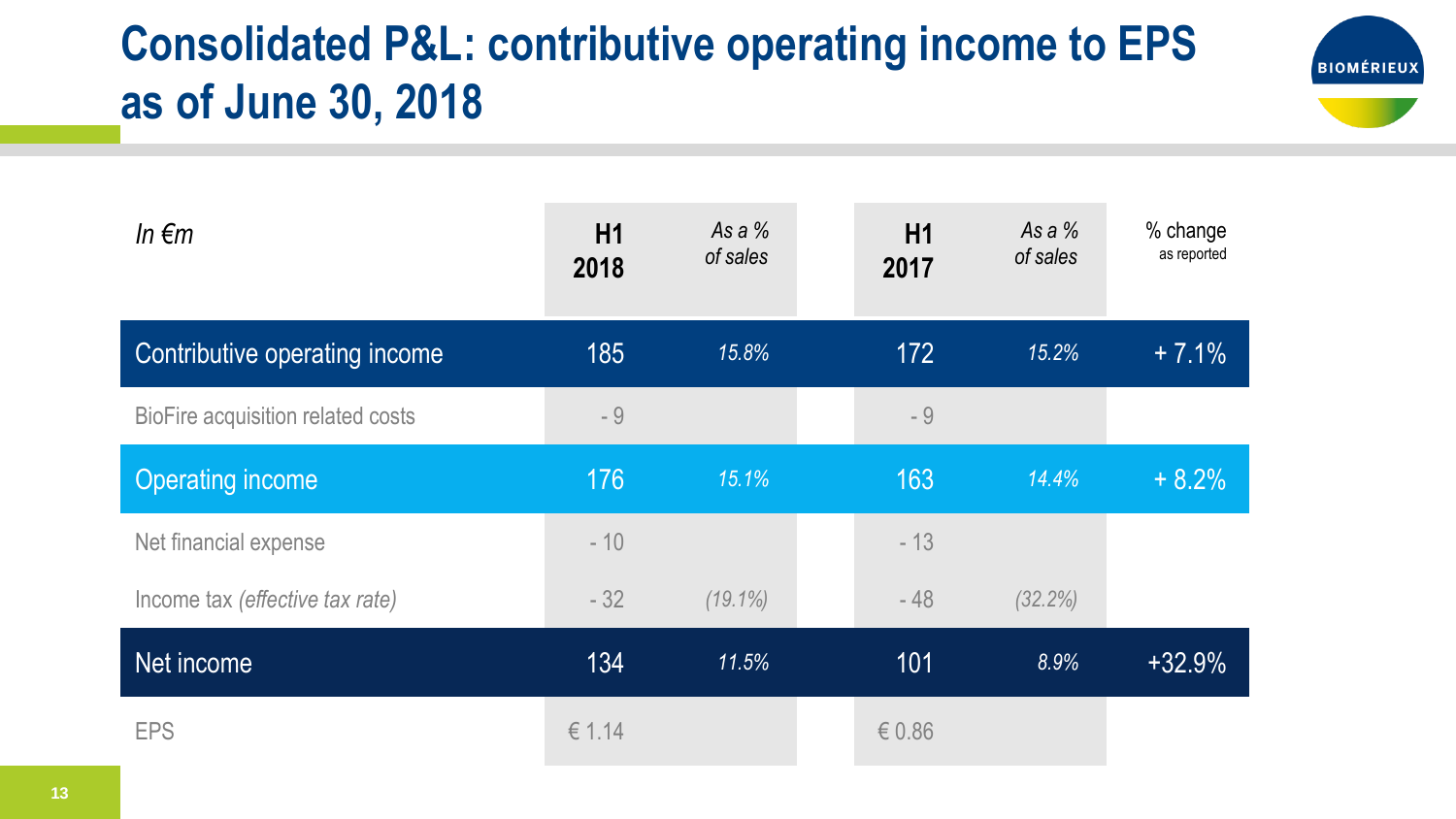#### **Tax rate as of June 30, 2018**





*(1) Withholding tax, utilization of NOLs*

*(2) Mainly tax impact of US pension exceptional contribution of \$67m*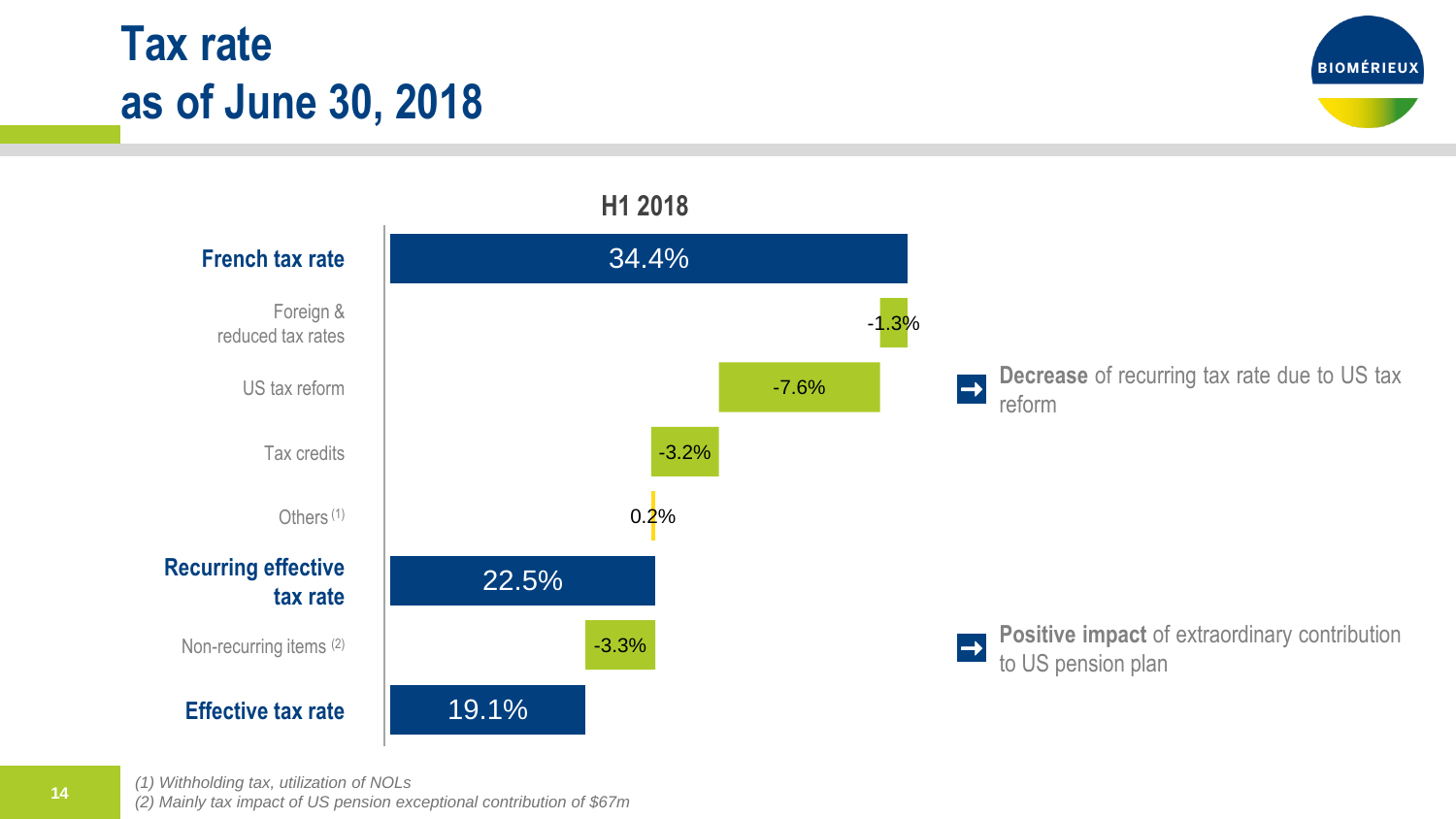#### **Cash flow statement as of June 30, 2018**



| In $\epsilon$ m                                                                                                                                                          | H1 2018                                   | H1 2017                                  |                                                                                               |  |  |
|--------------------------------------------------------------------------------------------------------------------------------------------------------------------------|-------------------------------------------|------------------------------------------|-----------------------------------------------------------------------------------------------|--|--|
| <b>Contributive operating income</b><br>Depreciation and amortization                                                                                                    | 185<br>73                                 | 172<br>70                                | Inventory: - €23m<br>Payables: - €5m                                                          |  |  |
| EBITDA <sup>(1)</sup>                                                                                                                                                    | 257                                       | 242                                      | Receivables: €13m                                                                             |  |  |
| Operating working capital requirement<br>Income tax paid<br>Other cash flow from operations<br>Capital expenditure<br>Other flows from investment & financing activities | $-37$<br>$-33$<br>$+12$<br>$-104$<br>$-6$ | $-57$<br>$-56$<br>$+16$<br>$-97$<br>$-9$ | Others: $-622m$<br>US tax reform<br>sustained investments<br>$\rightarrow$<br>(8.9% of sales) |  |  |
| Free cash flow $(2)$ , excluding extraordinary funding to US pension plan (€56m)                                                                                         | 89                                        | 39                                       | strong free cash flow generation<br>$\rightarrow$                                             |  |  |
| Free cash flow                                                                                                                                                           | 33                                        | 39                                       |                                                                                               |  |  |
| Acquisition of shares<br><b>Dividends</b>                                                                                                                                | $-85$<br>$-40$                            | $-4$<br>$-40$                            |                                                                                               |  |  |
| Net cash flow                                                                                                                                                            | $-92$                                     | $-5$                                     |                                                                                               |  |  |
| Opening net cash (debt) position<br>Net cash flow<br>FOREX impacts                                                                                                       | $-156$<br>$-92$<br>$-12$                  | $-275$<br>$-5$<br>$-1$                   |                                                                                               |  |  |
| Closing net cash (debt) position                                                                                                                                         | $-261$                                    | $-280$                                   | solid balance sheet with a leverage<br>$\rightarrow$<br>ratio of $0.5x /$ gearing of 14%      |  |  |

*(1) Earnings Before Interest, Tax, Depreciation and Amortization deriving from ordinary activities (2) Sum of the cash flow from operations and the net cash flow used in investment activities*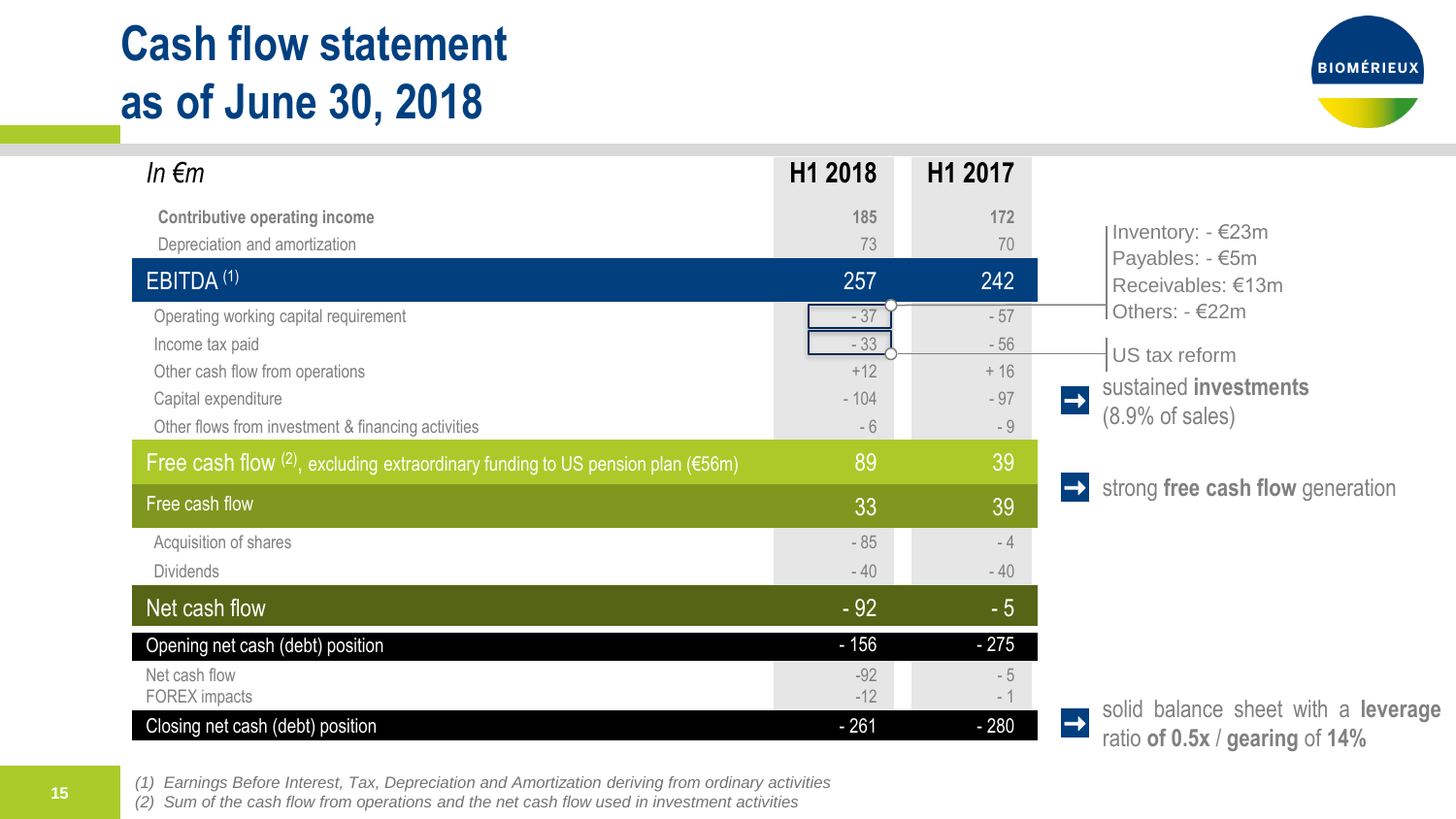#### **Exposure and sensitivity to foreign currencies**



**FX exposure on revenues (2017 basis) Estimated impact of +/- 5% FX variation vs EUR on contributive operating income (1)**  $\text{USD} \& \text{related}^{(2)}$  41%  $\text{41\%}$  +/-  $\in$  3.7m Chinese Yuan  $7\%$   $+/- \t5.4m$ Indian Rupie  $3\%$   $+/- \notin 2.4$ m Korean Won  $2\%$   $+/- \notin 1.8$ m Japanese Yen  $2\%$   $+/- \in 1.2m$ LatAm currencies<sup>(3)</sup>  $7\%$   $+/- \text{\textsterling}3.6m$ Other emerging currencies<sup>(4)</sup> 2%  $+/- \in 2.4$ m Others 6% +/- € 6.6m **TOTAL 71% +/- € 27m**

FX impact of +/- 5% FX variation vs. EUR on contributive operating income



*(3) ARS, BRL, COP, CLP, MXN (4) ZAR, TRY, RUB*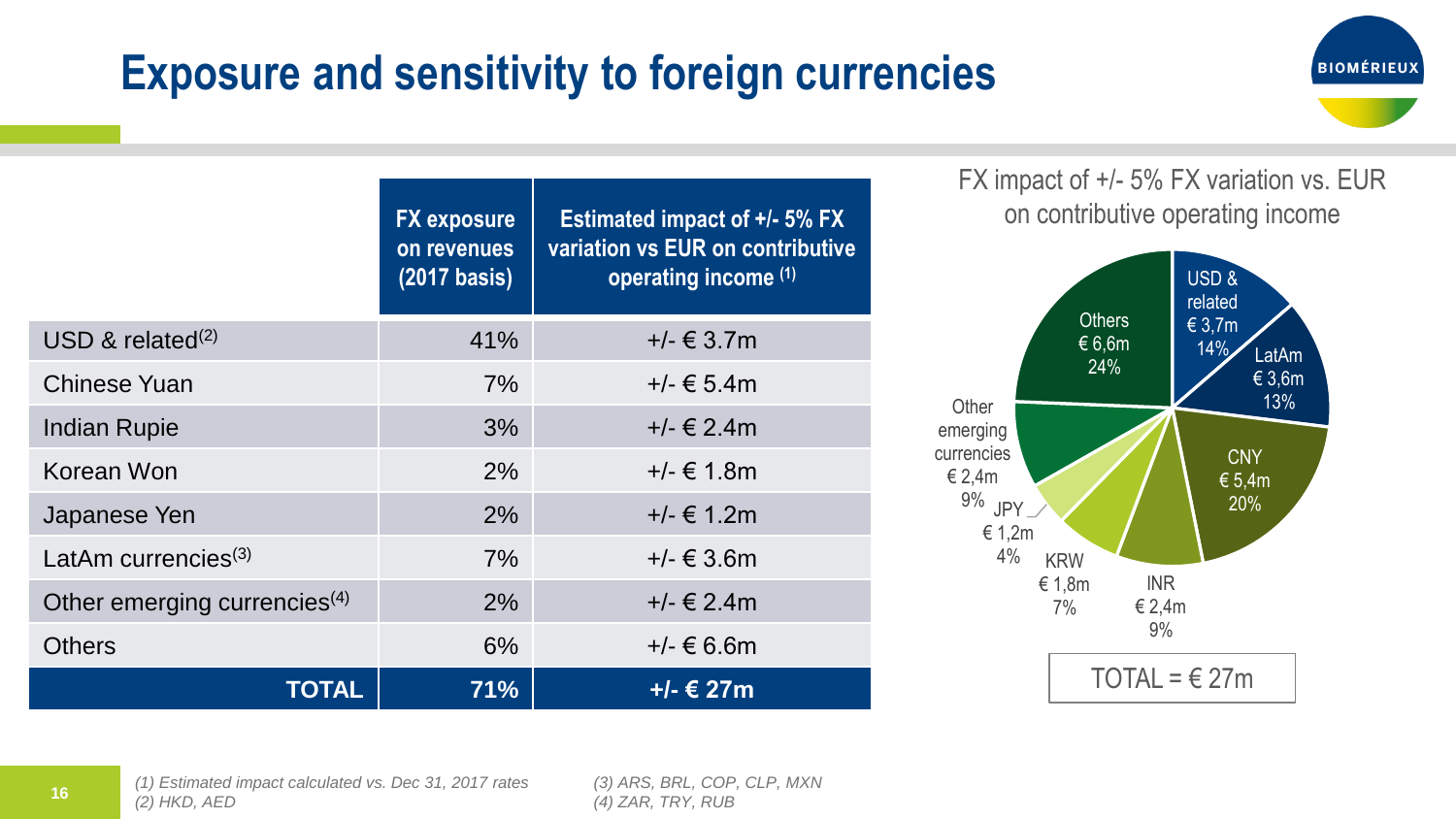





# OVERVIEW OF BIOMERIEUX H1 2018 BUSINESS REVIEW

H1 2018 FINANCIAL RESULTS

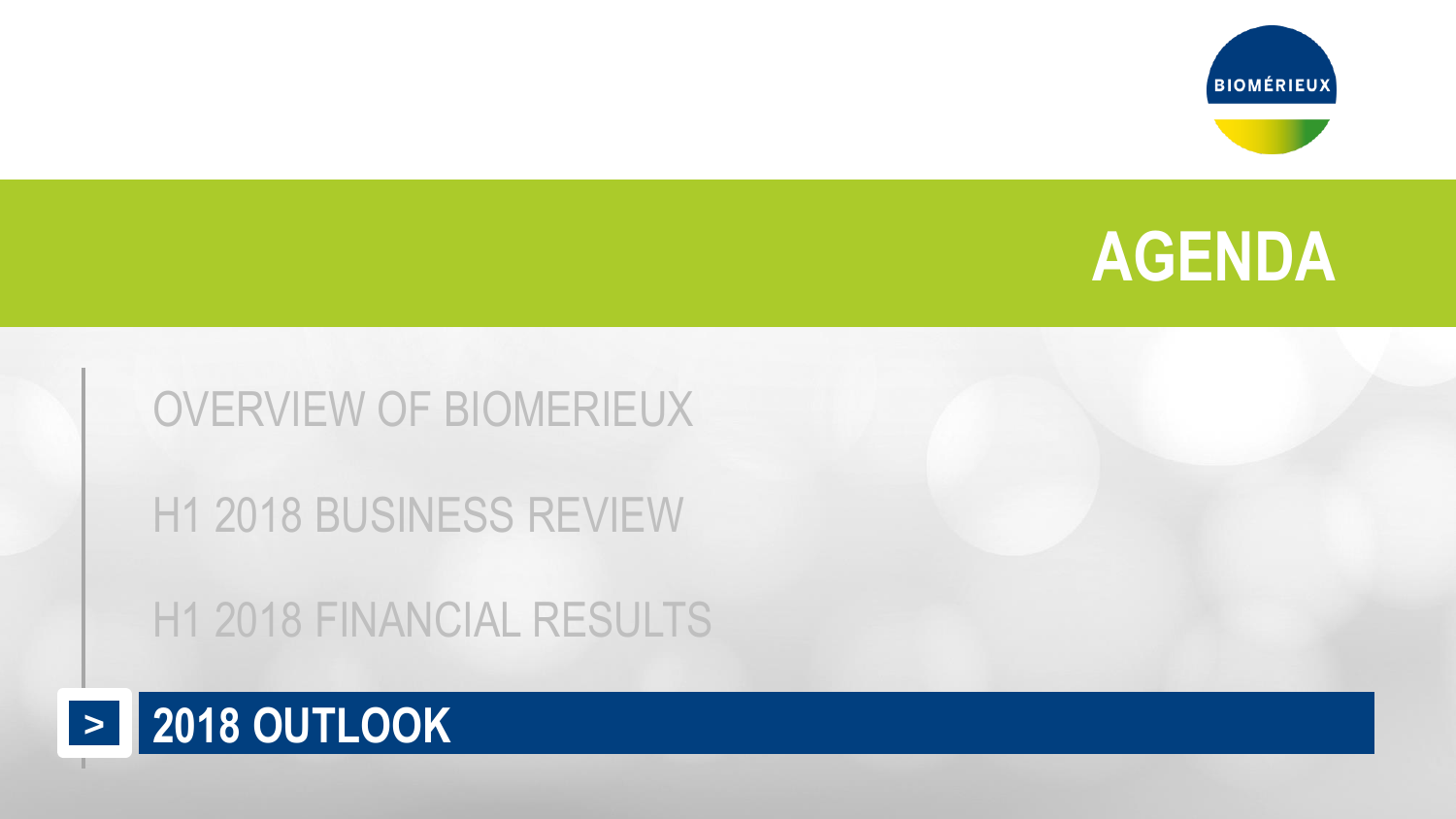#### **Revised 2018 Outlook**